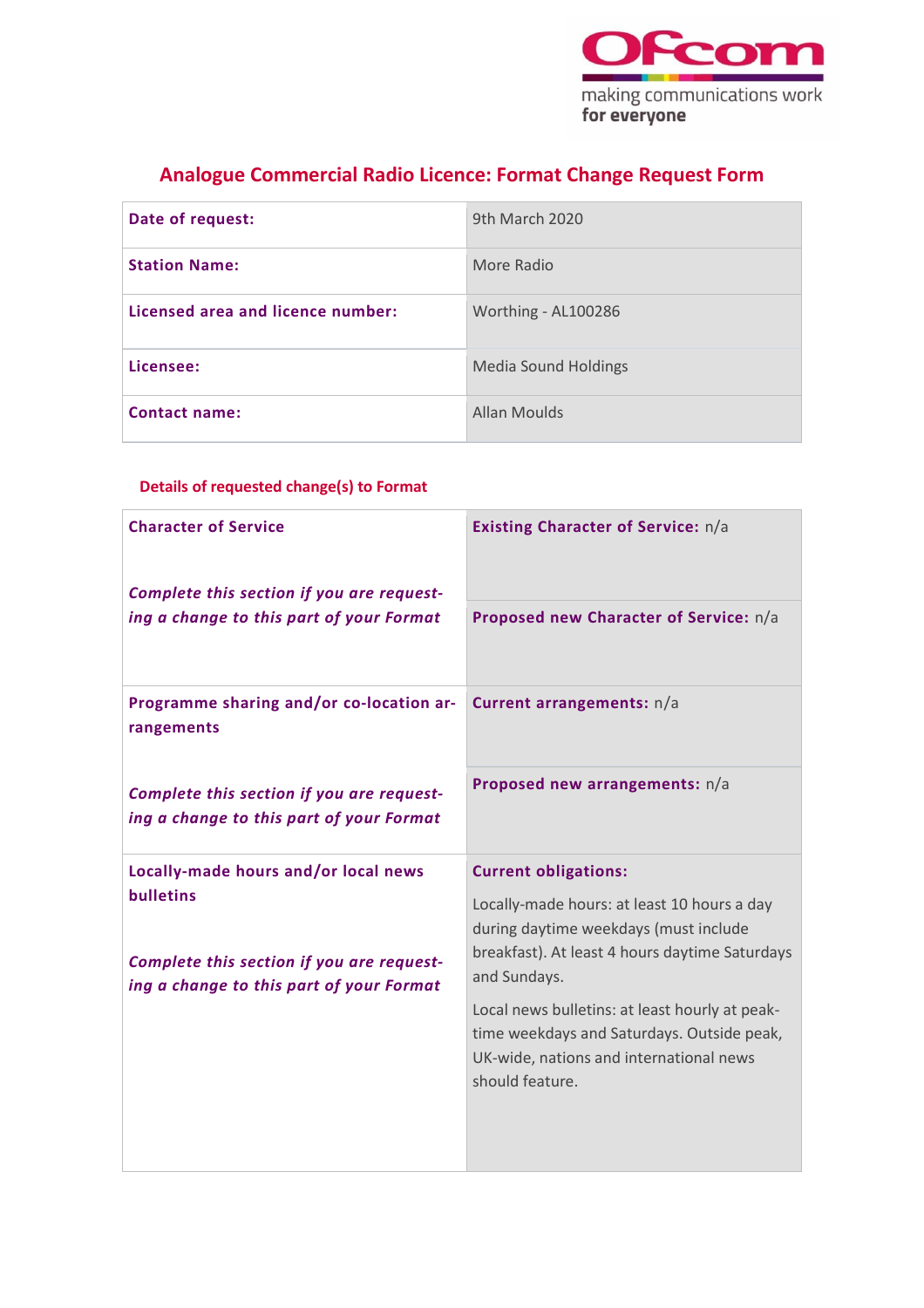| <b>Proposed new obligations:</b>                                                                                                                                                |
|---------------------------------------------------------------------------------------------------------------------------------------------------------------------------------|
| Locally-made hours: at least 3 hours a day<br>during daytime weekdays.                                                                                                          |
| Local news bulletins: At least hourly during<br>daytime weekdays and during peak at week-<br>ends. At other times, UK-wide, nations and in-<br>ternational news should feature. |

The holder of an analogue local commercial radio licence may apply to Ofcom to have the station's Format amended. Any application should be made using the layout shown on this form, and should be in accordance with Ofcom's published procedures for Format changes.

Under section 106(1A) of the Broadcasting Act 1990 (as amended), Ofcom may consent to a change of a Format only if it is satisfied that *at least* one of the following five statutory criteria is satisfied:

- *(a) that the departure would not substantially alter the character of the service;*
- *(b) that the departure would not narrow the range of programmes available by way of relevant independent radio services to persons living the area or locality for which the service is licensed to be provided;*
- *(c) that the departure would be conducive to the maintenance or promotion of fair and effective competition*
- *(d) that there is evidence that, amongst persons living in that area or locality, there is a significant demand for, or significant support for, the change that would result from the departure; or*
- *(e) that (i) the departure would result from programmes included in the licensed service ceasing to be made at premises in the area or locality for which the service is provided, but (ii) those programmes would continue to be made wholly or partly at premises within the approved area (as defined in section 314 of the Communications Act 2003 (local content and character of services)).*

Only one of these five criteria need be satisfied in order for Ofcom to consent to the proposed change. However, even if Ofcom is of the opinion that the proposed change satisfies one or more of the statutory criteria, there may be reasons (depending on the particular circumstances of the case) why Ofcom may not consent to the proposed change. The additional criteria to which Ofcom will have regard when exercising this discretion can be found on our website.

Applicants should note that, under section 106ZA of the same Act (as amended), a proposed change that *does not* satisfy the first or last of these criteria (i.e. a change that Ofcom considers *would* or *could* substantially alter the character of the service, or does not relate to the origin of locally-made programmes) must, if it is to be considered further under any of the other three criteria, be consulted upon.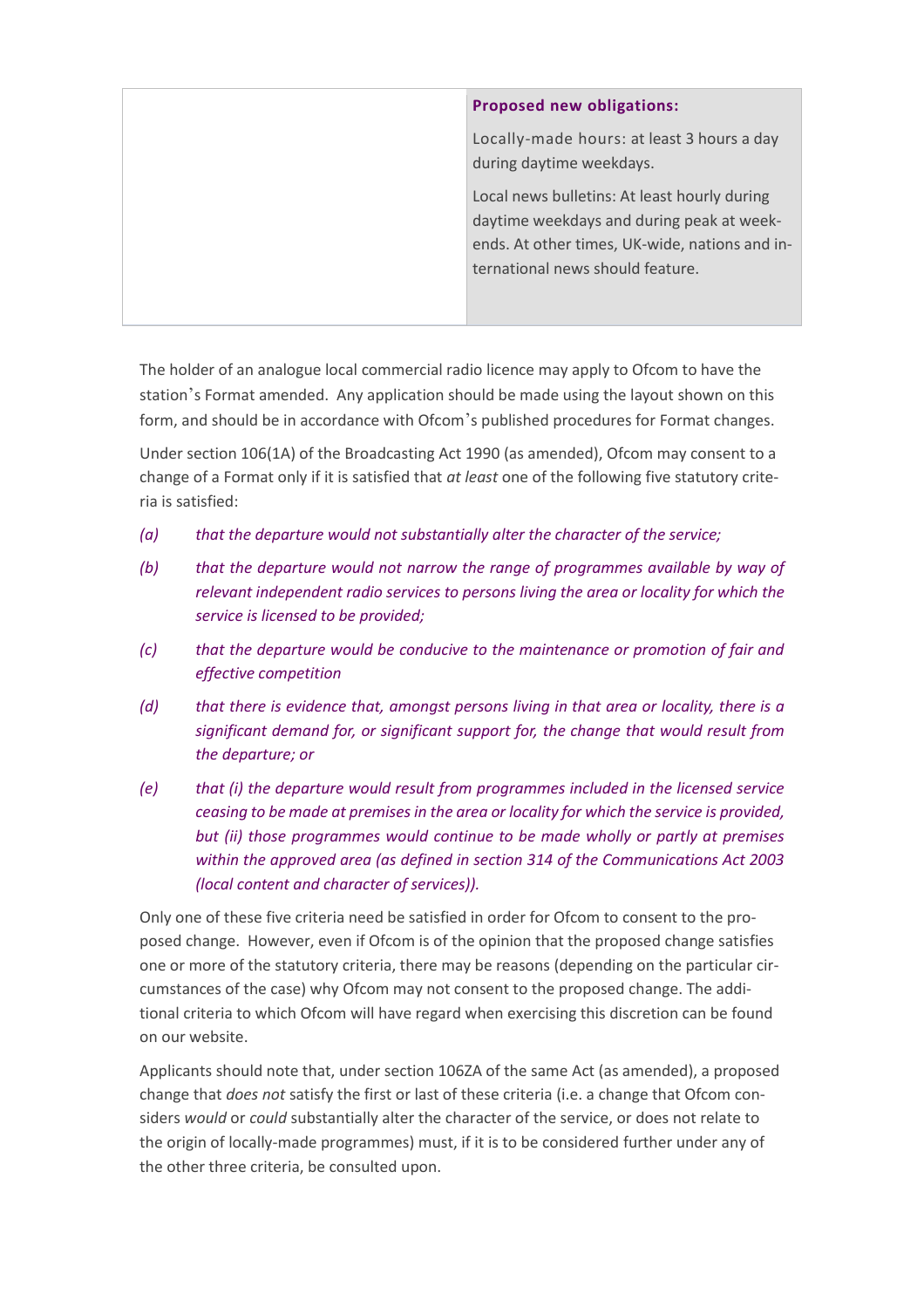In the event that Ofcom receives a request for Format change and considers that criterion (a) or (e) is *not* satisfied, it will seek confirmation from the applicant as to whether it wishes to proceed with the request (and, if so, whether it wishes to amend or replace its submission in light of the necessity to make it public).#

**Please set out the statutory criterion, or criteria, set out in section 106(1A) of the Broadcasting Act 1990 that you believe is/are satisfied in relation to this Format change request, and the reasons for this.**

(a) We believe that the departure would not substantially alter the character of the service since the output would continue to feature information relevant to the broadcast area including news, travel, weather, local events and listener messages and dedications.

**Please provide any additional information and/or evidence in support of the proposed change(s) below. In particular, the applicant may wish to outline how they see that the proposed change fits within Ofcom**'**s published Format change request policy and also Ofcom**'**s Localness guidance, which includes our co-location and programme sharing policy.** 

This request is consistent with Ofcom's localness guidance.

#### *Notes*

# Ofcom may approve a change under any of criteria (b) to (d) without consultation, or after a consultation of less than 28 days, if Ofcom considers that to hold a consultation at all, or for 28 days or more, would result in a delay that would be likely to prejudice the interests of the licensee. Ofcom may also remove for the purposes of consultation any confidential information submitted by the licensee.

### **Data Protection**

We require the information requested in this form in order to carry out our licensing duties under the Broadcasting Act 1990, Broadcasting Act 1996 and Communications Act 2003. Please see Ofcom's General Privacy Statemen[t www.ofcom.org.uk/about-ofcom/foi-dp/gen](https://ofcomuk.sharepoint.com/teams/rcbl_rl/ana/Licences/AL100286%20(formerly%20AL278)%20Worthing%20FM/Format%20change%202020/www.ofcom.org.uk/about-ofcom/foi-dp/general-privacy-statement)[eral-privacy-statement](https://ofcomuk.sharepoint.com/teams/rcbl_rl/ana/Licences/AL100286%20(formerly%20AL278)%20Worthing%20FM/Format%20change%202020/www.ofcom.org.uk/about-ofcom/foi-dp/general-privacy-statement) for further information about how Ofcom handles your personal information and your corresponding rights